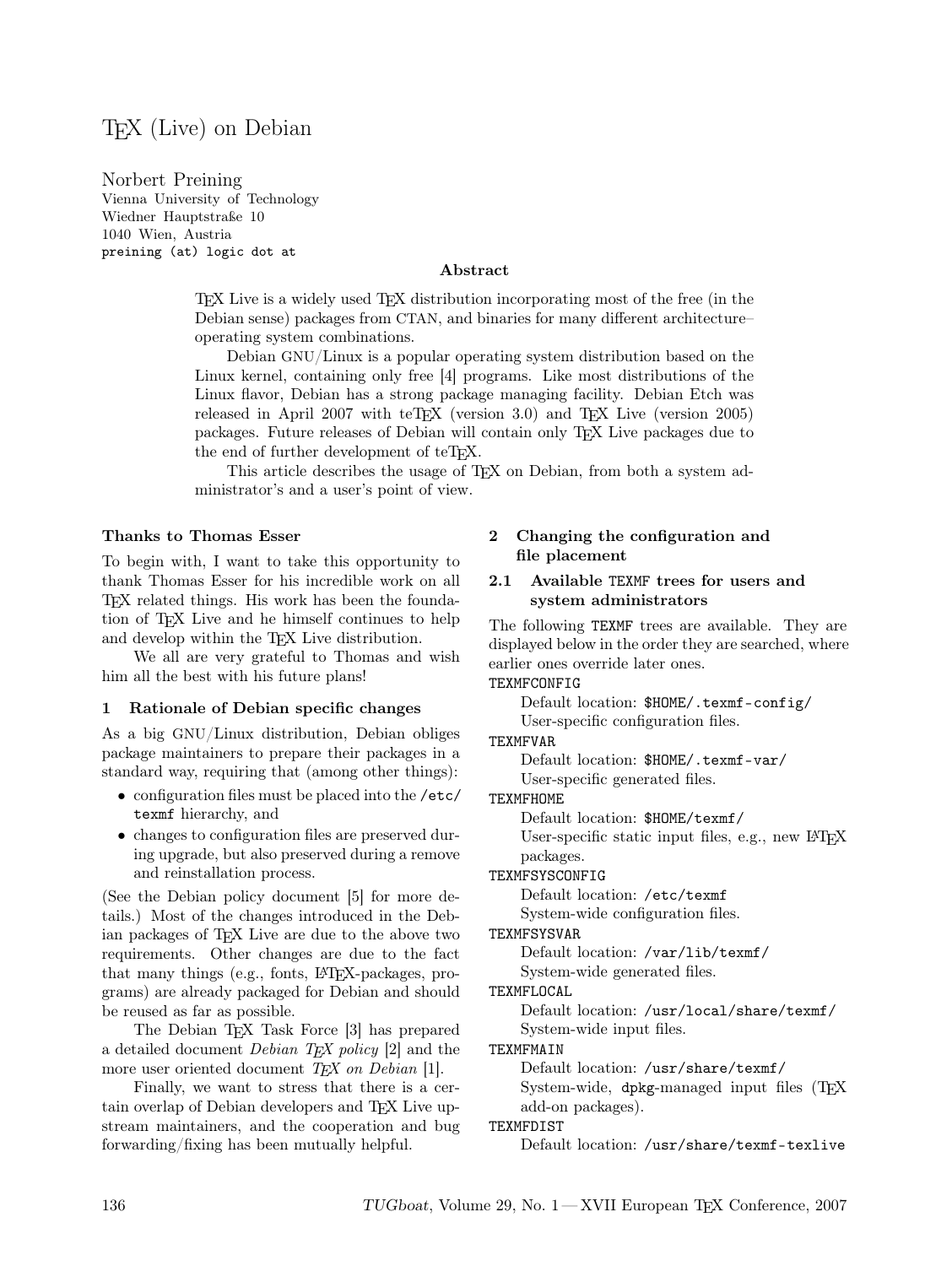System-wide, dpkg-managed input files (basic TEX packages).

### 2.2 Configuration files

In the Debian Etch release, some configuration files are not shared between teTEX and TEX Live packages. The latter are in /etc/texmf/texlive, while the former are directly under /etc/texmf.

In the next release, with TFX Live 2007 in Debian and teT<sub>E</sub>X gone, all configuration files will be placed in /etc/texmf.

In any case, the /etc/texmf tree is by default the TEXMFSYSCONFIG tree, so any file placed in the proper location will override the respective file in TEXMFMAIN. This allows full control over the installation, but should be used with care only, as upgrades of the T<sub>E</sub>X system will *not* attempt to merge changes in the shipped files into the replacement files you might put into TEXMFSYSCONFIG.

In addition to these files the packages ship some configuration files in TEXMFSYSCONFIG, and changes to these files will be preserved, and at upgrade time the system administrator informed about changes.

We will not list all the configuration files for teTEX, TEX Live 2005, and TEX Live 2007, but instead pick the three most common situations occurring at normal usage: adapting the search paths and other texmf.cnf settings, upgrade or installation of a macro package (e.g., LAT<sub>EX</sub> style file), and installation and activation of a new font (family). We will only slightly touch the installation of new hyphenation patterns and formats.

# 3 Changing texmf.cnf

The central configuration file /etc/texmf/texmf. cnf is special, as it defines all search paths for (almost) all programs in the TEX world. All the paths mentioned above are defined in it, but other behaviour (such as various size and security settings) is also controlled via this file.

Since many different packages can contribute to the final texmf.cnf, we adopted a method often used in Debian: We install separate parts of the configuration file into a special directory /etc/texmf/ texmf.d and generate the final file from these snippets. Therefore, if a system administrator wants to change some setting, he should change the respective file in /etc/texmf/texmf.d and call update-texmf.

Take as an example the setting of TEXMFHOME: In /etc/texmf/texmf.d/05TeXMF.cnf one can find TEXMFHOME = \$HOME/texmf. However, in my own institution's installation we had the input files always in \$HOME/texlib, which I wanted to preserve. So I change the given line in /etc/texmf/texmf.d/ 05TeXMF.cnf and call (as root) update-texmf.

The problem with this approach is that upon upgrade, either I have to reject changes of the file 05TeXMF.cnf, or I have to change the settings after every change of 05TeXMF.cnf in the Debian package. Here a bit of KPSE magic helps: As earlier settings in texmf.cnf override later ones, I can add a file 03local.cnf to /etc/texmf/texmf.d and put the changed TEXMFHOME variable there.

Similar changes can be made for all the other settings in texmf.cnf.

If you really must change as a user some setting in texmf.cnf, you have to create your own texmf. cnf and override the TEXMFCNF variable.

## 4 Update/installation of a macro package, style file, etc.

This is a quite common task, as many packages are evolving very fast and sometimes newer versions are necessary. Let us go through the necessary steps for the natbib package. This procedure is the same for the T<sub>F</sub>X systems on Debian and a 'default' T<sub>E</sub>X Live installation.

#### 4.1 Package update — system administrator

First you have to get all the files from your local CTAN node:

CTAN:/macros/latex/contrib/natbib and put them into a temporary directory. After this you run LATEX over all the .ins files to generate the input files, and over all the .dtx files to generate the documentation. You will end up with quite a number of files; put the .sty files into \$TEXMFLOCAL/ tex/latex/natbib, .bst files into \$TEXMFLOCAL/ bibtex/bst/natbib, and if you wish the various .dvi files (and any other documentation files) into \$TEXMFLOCAL/doc/latex/natbib.

After this, run mktexlsr and the next time any user of your system uses natbib the updated version will be used.

#### 4.2 Package update — user

If you want to update natbib for yourself, and/or you don't have permission to change the TEXMFLOCAL directory, just replace it with TEXMFHOME and continue as above. As a normal user, calling mktexlsr is neither necessary nor desirable.

# 5 Installation and activation of a font package

Installation and activation of a font package is a bit more involved than just updating/installing a macro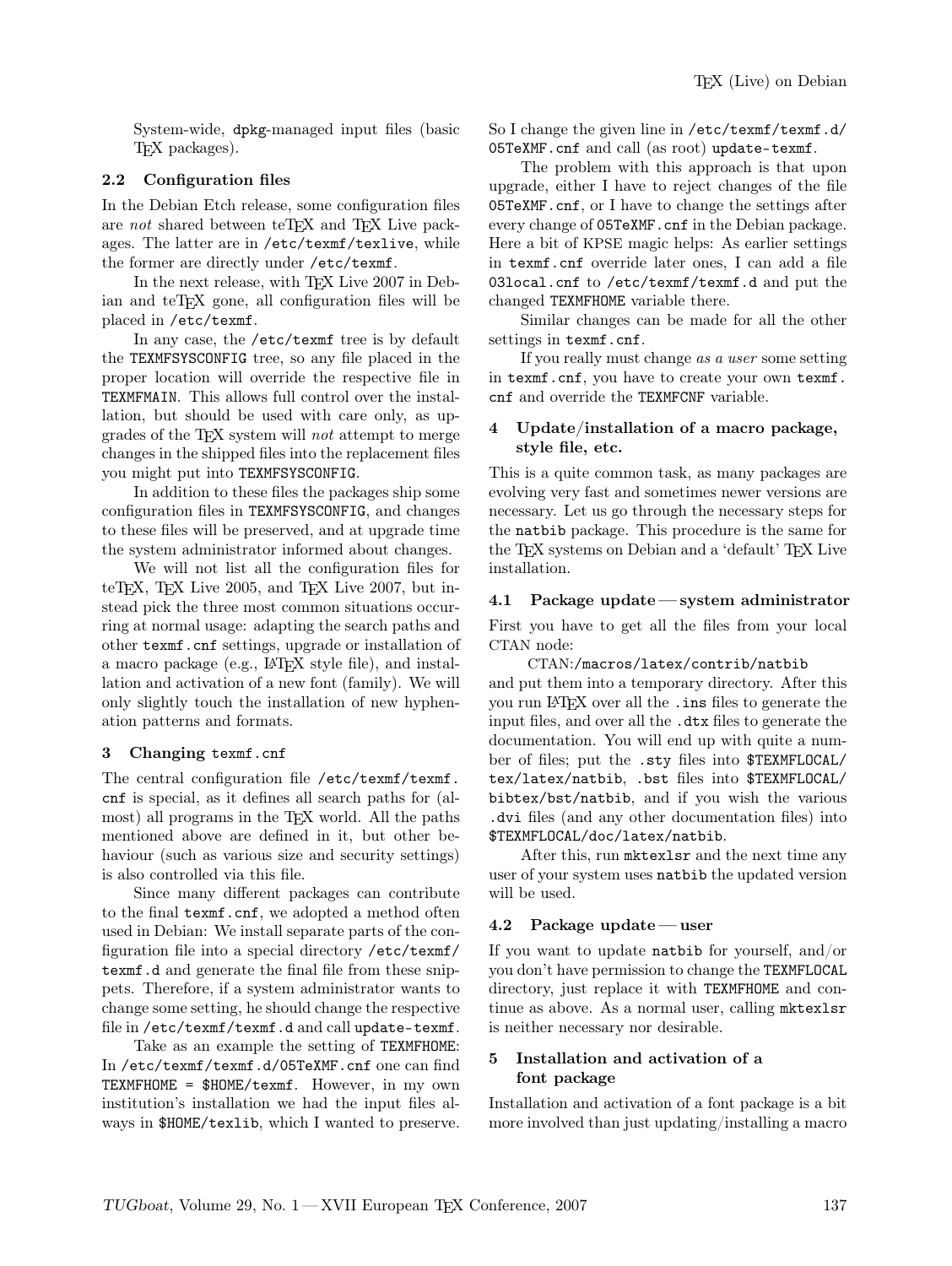package. We will go through this using the Math-TimePro2 font set (available from Personal T<sub>EX</sub>,  $Inc.$ ).

### 5.1 Font update — system administrator

You should have received a zip file mtp2fonts.zip, which you should unzip into a temporary directory. MathTime is already shipped as a TEXMF-tree, so just copy all the files under texmf to the same location in TEXMFLOCAL, e.g.,

cp -ar texmf/\* /usr/local/share/texmf If you have some package foo that is not shipped as a TEXMF-tree, you have to install all the files you have obtained into the right places in TEXMFLOCAL, such as

.sty,.tex,.fd into \$TEXMFLOCAL/tex/latex/foo

.map into \$TEXMFLOCAL/fonts/map/dvips/foo

```
.tfm into $TEXMFLOCAL/fonts/tfm/comp/foo
```

```
.pfb into $TEXMFLOCAL/fonts/type1/comp/foo
```

```
.vf into $TEXMFLOCAL/fonts/vf/comp/foo
```
(Of course, some of these files may not be present.) After running mktexlsr again these fonts are now available to tex, but dvips, pdftex, xdvi, et al., will not yet recognize these fonts and will not display the fonts correctly.

For this you have to activate the respective map file which was (hopefully) shipped with the package. In our case there is the file mtpro2.map which we want to activate by default.

Here the Debian specific parts begin (but see below). The best way to do this is by:

- 1. adding a file 90local-mtpro2.cfg into the directory /etc/texmf/updmap.d,
- 2. calling (as root) update-updmap, which generates the final updmap.cfg file from the snippets in /etc/texmf/updmap.d, and finally (as usual)
- 3. call updmap-sys to update the various configuration files for dvips, xdvi, etc.

Alternatively, you could put all your local adaptations into a file 90local.cfg, if you prefer to keep them all together.

The above process describes the (native) Debian way to activate font maps. Due to the widespread recommendations on the web and user groups to activate a map file using a call like

updmap-sys --enable Map mtpro2.map the version of updmap(-sys) in Debian has been adapted to not change the file updmap.cfg directly, but instead to enable and disable maps in /etc/ texmf/updmap.d/99local.cfg. After this updateupdmap is called, and then again updmap-sys for final operation.

Thus, changes made by updmap-sys --enable are not overwritten by a subsequent update-updmap.

Some reasons why Debian introduced the additional program update-updmap are:

- it does the job of the TFX Live installer, which reads the information from the tpm files and activates the respective maps;
- several Debian packages can ship fonts and map files (e.g., lmodern or cm-super), and it must be possible for all of these parts to be activated and deactivated independently;
- the format of updmap.cfg cannot carry the necessary information on installation status and local changes (installed, removed, purged).

# 5.2 Font update — user

If a normal user without administrator rights wants to install and activate a new font set, he first has to install the fonts as described above, but instead of TEXMFLOCAL, he puts the files under TEXMFHOME.

When update-updmap is called by a normal user (uid  $\neq 0$ ) then it acts a bit differently: It merges all snippets present in /etc/texmf/updmap.d/ and  $\tilde{\phantom{a}}$  /.texmf-config/updmap.d/, but if there are snippets with the same name, the one on the user directory shadows the system wide one.

Example Assume that a user has his own Sanskrit fonts, which provide fonts named skt10, etc., but the system file 10latex-sanskrit.cfg already activates skt.map, which contains different definitions for these fonts. The following assumes the default for TEXMFCONFIG, namely  $\gamma$ .texmf-config.

To override the system-wide setting he would create a file with the same name, 10latex-sanskrit. cfg, in ~/.texmf-config/update.d/ and call (as a user) update-updmap.

Thus, the files present on the system are as follows. In /etc/texmf/updmap.d/:

- 10texlive-base.cfg
- 10texlive-latex-base.cfg
- 10latex-sanskrit.cfg

and in ~/.texmf-config/updmap.d/:

• 10latex-sanskrit.cfg.

With these settings the following files are used for system-wide updmap.cfg generation:

- /etc/texmf/updmap.d/10texlive-base.cfg
- /etc/texmf/updmap.d/ 10texlive-latex-base.cfg
- /etc/texmf/updmap.d/10latex-sanskrit.cfg

In contrast, the following files are used for userspecific updmap.cfg generation (the first two are the same):